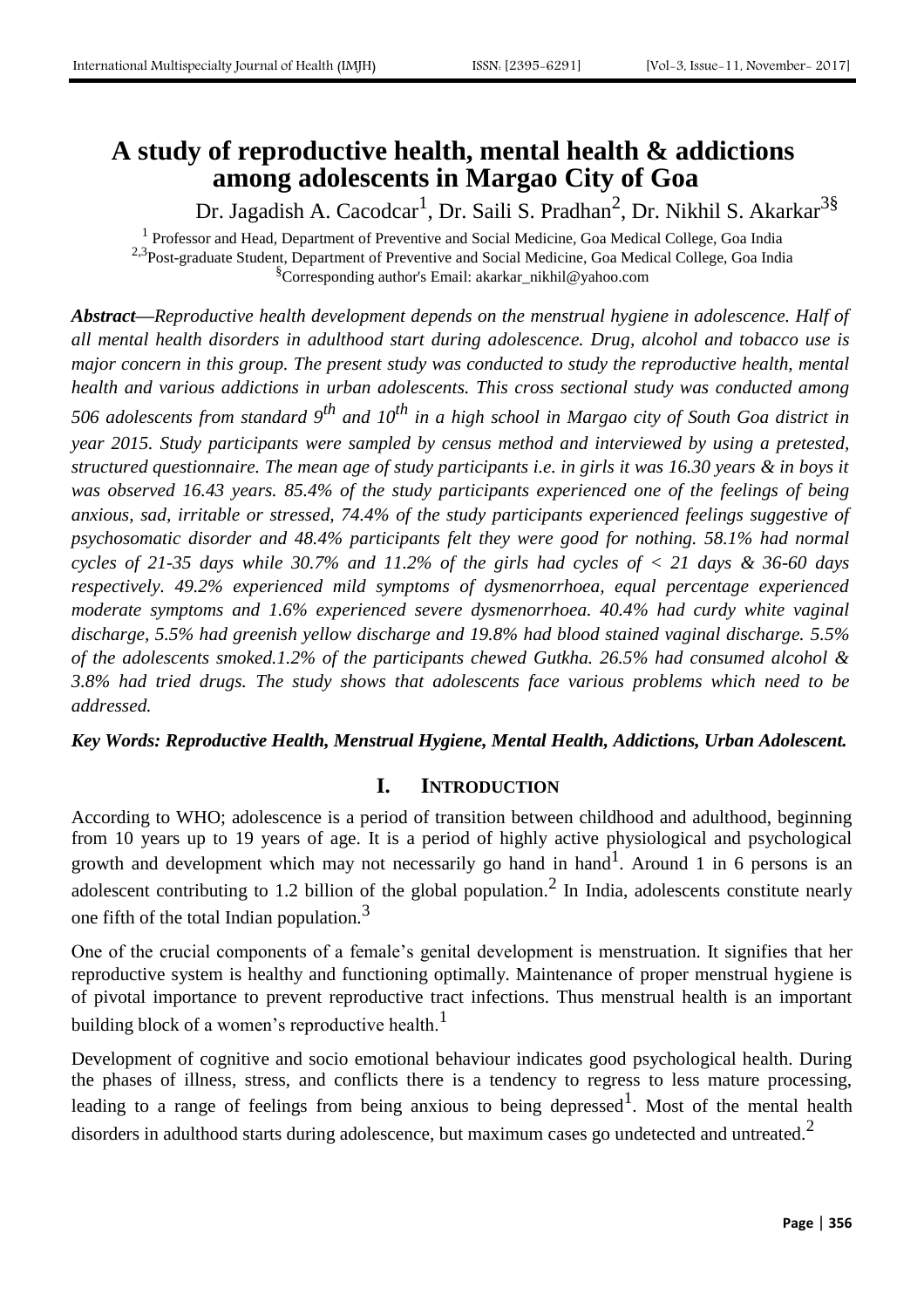Healthy risk taking is a positive tool in adolescent's life for discovering, developing and consolidating ones identity. Although at times it may turn negative if the risk is dangerous.<sup>1</sup> Drug abuse and harmful use of alcohol is a major concern in many countries with at least 1 in 10 adolescents using tobacco globally.<sup>2</sup> This study was a felt need to overview the important aspects of reproductive and mental health of the adolescents, and also to study the prevalence and pattern of addictions among them.

#### **II. METHODOLOGY**

This present cross sectional study was conducted among adolescents in a high school in Margao city of South Goa district in 2015. Sampling was done by census method.

After obtaining the permission from school authorities, adolescents from standard  $9^{th}$  and 10<sup>th</sup> were interviewed after taking their consent using a pre-planned, pretested and structured questionnaire.

The questionnaire had 3 parts; part one focusing on reproductive health problems, part two on mental health problems and part three on addictions.

The purpose of the study was explained and confidentiality was assured. Questionnaire was administered to the study participants during the school hours following which a talk on health education was given. To gain confidence of the participants the questionnaire had no questions about the personal details of the study participants. About 506 adolescents were contacted and they participated in the study which was conducted over a time period of 6 months.

The filled questionnaire with ticked answers was collected and then the collected data was than analysed by SPSS Version 14.

# **III. RESULTS**

Out of 506 participants, 177(34.98%) were boys and remaining 329(65.02%) were girls (Figure 1). Mean age of boys was  $16.30 \pm 0.744$  years and that of girls was  $16.43 \pm 0.583$  years.



With respect to the reproductive health component of the study, the mean age of the girl participants at menarche was 12.93 years. Around 191(58.1%) had normal cycles of 21-35 days while 101(30.7%) and 37(11.2%) had cycles of <21 days and 36-60 days respectively. Majority of them i.e. 243(73.9%) had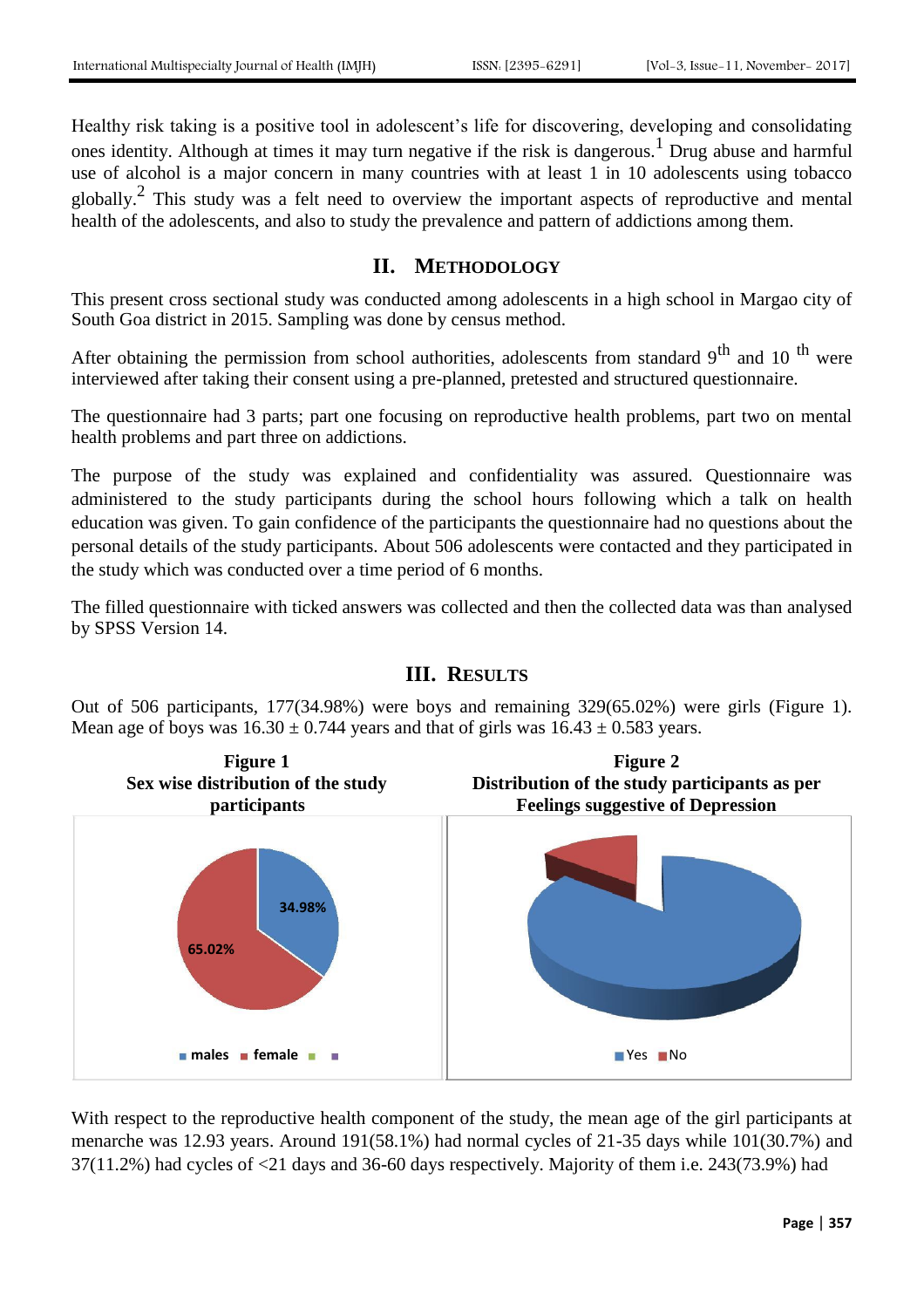normal menstrual flow. About 162(49.2%) experienced no or mild symptoms of dysmenorrhoea, an equivalent percentage experienced moderate symptoms while few i.e. 5(1.6%) experienced symptoms suggestive of severe dysmenorrhoea.

Among the girl participants; 142(43.1%) experienced burning sensation during urination, of which 114(34.6%) had it sometimes whereas 28(8.5%) experienced it often. Almost half of the girl participants i.e. 165(50.2%) of reported itching in the groin or vulva, of which 158(48.02%) experienced it sometimes while 7(2.18%) experienced it often. When asked about the vaginal discharge, around 113(34.3%) of study participants reported pearly white vaginal discharge, 133(40.4%) had curdy white vaginal discharge while remaining 65(19.8%) and 18(5.5%) complained of blood stained and greenish yellow vaginal discharge respectively.

With regards to the mental health component, almost 432(85.4%) of the study participants experienced one of the following feelings of being anxious, sad, angry/irritable or stressed (Figure 2); out of which around 81(16%) felt that the feelings were out of proportion to the cause whereas majority i.e. 362 (71.5%) felt the opposite, remaining 63(12.5%) opined that it was not applicable to their situation.

When asked about their perception towards life; 245(48.4%) felt that they were good for nothing, 175 (35.4%) felt that life was not worth living, 167 (33%) felt that they had no future and 141 (27.9%) had a feeling of causing harm to themselves. 317 (62.6%) of the participants had a feeling of loss of interest in things that they would otherwise enjoy doing.

Around 376 (74.4%) of the study participants experienced feelings suggestive of psychosomatic disorder. Among them 71(14%) experienced palpitations, 93(18.5%) experienced excessive sweating, 97(19.2%) experienced significantly less or more sleep while 115(22.7%) said that their appetite was significantly more or less (Figure 3). Due to the above symptoms a majority i.e. 180 (35.6%) of the study participants reported their studies getting affected, whereas 75 (14.9%) felt that it affected their daily activities while only 7(1.4%) reported their jobs getting affected.



**Figure 3**

Addictions: With regards to smoking, 28(5.5%) of the study participants had smoked cigarettes in last 30 days. Prevalence of smoking was 18(10.16%) and 10(3.03%) among males and females respectively. Males were found to be significantly more (p=0.001) smoker than females. (Table 1)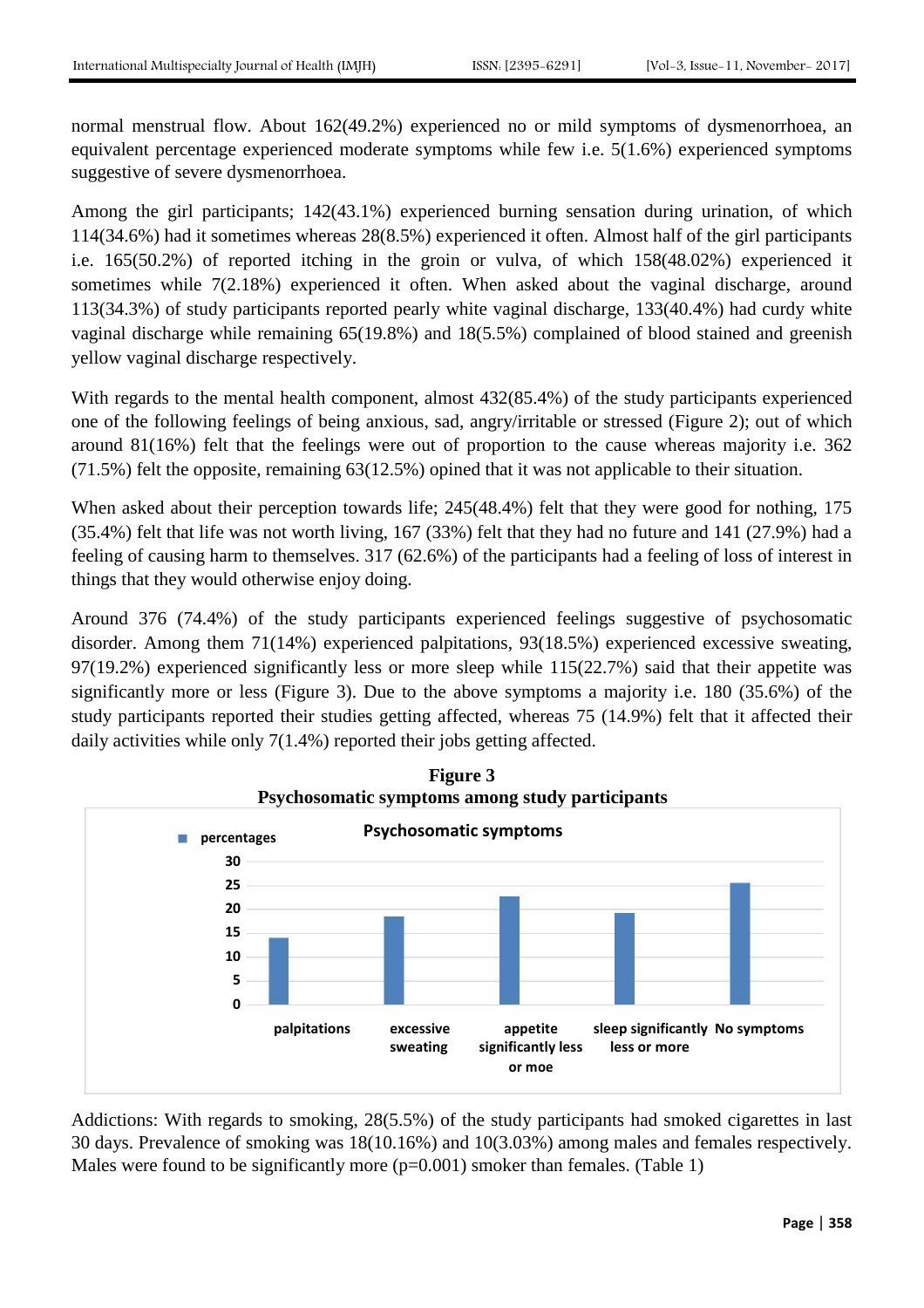| Association between sex of the study participants and smoking |                |                |              |  |
|---------------------------------------------------------------|----------------|----------------|--------------|--|
| <b>Sex</b>                                                    | <b>Smoking</b> |                | <b>Total</b> |  |
|                                                               | Yes            | N <sub>0</sub> |              |  |
| Female                                                        | 10(1.97%)      | 319 (63.04%)   | 329 (65.01%) |  |
| Male                                                          | 18 (3.55%)     | 159 (31.43%)   | 177 (34.99%) |  |
| Total                                                         | 28 (5.53%)     | 478 (94.47%)   | 506 (100%)   |  |
| <i>Chi square = 11.192, df = 1, p = 0.001</i>                 |                |                |              |  |

| <b>Table 1</b>                                                |  |
|---------------------------------------------------------------|--|
| Association between sex of the study participants and smoking |  |

Only 6(1.2%) of the participants reported chewing gutkha and 134(26.5%) had consumed alcohol in the past whereas 19(3.8%) had tried drugs.(Table 2)

| <b>Table 2</b>                             |  |  |  |
|--------------------------------------------|--|--|--|
| <b>Addictions among study participants</b> |  |  |  |

| $1.44444440440$ while $1.4444$ $1.4444$ $1.4444$ $1.444$ |  |  |  |
|----------------------------------------------------------|--|--|--|
| Number $(\% )$                                           |  |  |  |
| 28 (5.5%)                                                |  |  |  |
| $6(1.2\%)$                                               |  |  |  |
| 134 (26.5%)                                              |  |  |  |
| 19 (3.8%)                                                |  |  |  |
|                                                          |  |  |  |

#### **IV. DISCUSSION**

Nonappearance of secondary sexual characters by the age of 13 years is considered abnormal<sup>3</sup>. A girl who does not attain menarche by the age of 16years should be attained by a Gynaecologist. In the present study, mean age menarche of the girl participants was 12.93 years which was similar to the study conducted by Juyal et al in Uttarakhand<sup>4</sup>. In a study by Dambhare et al<sup>5</sup>among adolescent school girls in Central India, mean ages of menarche were  $13.51 \pm 1.04$  years and  $13.67 \pm 0.8$  years for urban and rural areas respectively. But Ravi et al $<sup>6</sup>$  in his study among adolescent school girls in Tamil Nadu,</sup> reported a higher mean age (14.74years) of menarche compared to the present study. This finding could be due to different environmental, nutritional and socio-economic factors of the study participants as well as their general health status which are important determinants of attaining menarche.

Majority of the girls (58.1%) had normal cycles of 21-35 days which was similar to the results by Zegeye et al<sup>7</sup>in his study in northwest Ethiopia, where menstrual cycle length between 21 to 35 days was observed in 70.3% of the girls. Similar findings were seen in a study by OA Esimai et al in Nigeria<sup>8</sup>. In the present study, 30.7% and 11.2% of the girls had cycles of  $\langle 21 \rangle$  days & 36-60 days respectively. However only 9% of the participants had irregular cycle in a study by OA Esimai et al in Nigeria<sup>8</sup>. These differences could be due to different ethnicity, general health status of the females studied. 73.9% girls in the study had normal menstrual flow, 4.3% considered it to be less than normal and 21.8% considered it to be excess. Similar study done in Gujarat by Vermaet al<sup>9</sup> among adolescent school girls, 75% of the participants perceived the menstrual flow within normal limits, while 8.8 % considered it to be less than normal and 8.7 % more than normal.

Dysmenorrhoea is one of the commonest symptoms experienced by adolescent girls. 49.2% of the girls experienced no or mild symptoms of dysmenorrhoea, an equivalent percentage experienced moderate symptoms and 1.6% of the participants experienced severe dysmenorrhoea. In a study done among secondary school adolescents in northwest Ethiopia by Zegeye et al<sup>7</sup>dysmenorrhea (pain during menstruation) was reported by 72% of the study subjects, of which about 28.5% were having moderate to severe dysmenorrhea. Difference in the results may be due to the fact that pain perception differs by each individual.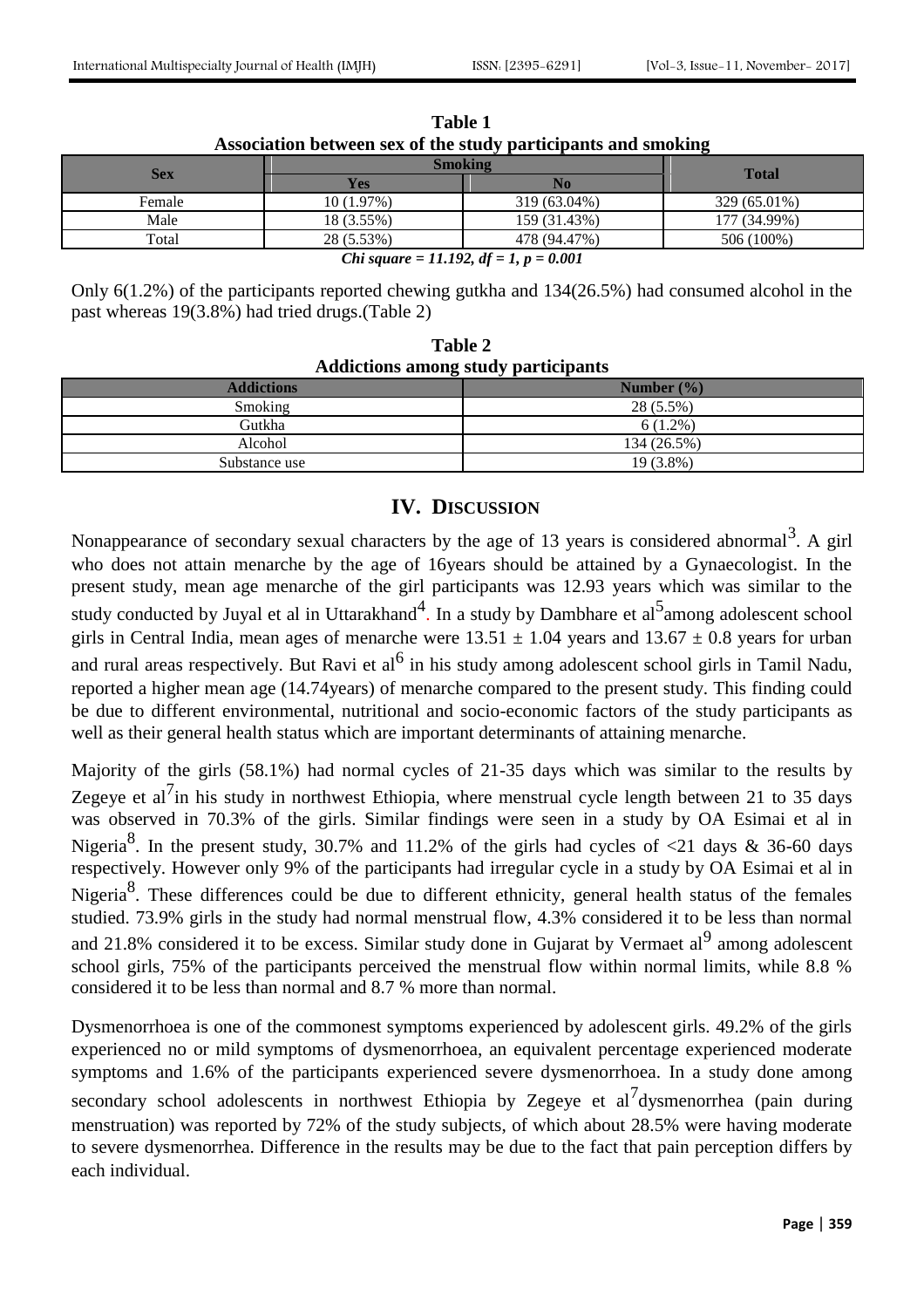Lack of menstrual and personal hygiene may cause burning sensation during urination, genital itching and vaginal discharge<sup>3</sup>. Among the study participants,  $43.1\%$  had burning sensation during urination, 34.6% of the participants said they had it sometimes and 8.5% girls said it was there often. However in the study done by Ram et al<sup>10</sup> the prevalence was found to be  $12\%$ .

#### **4.1 Mental Health**

Adolescents have to cope with the emotional stress and strain associated with the bodily changes. Hormonal changes are likely to result in thoughts pertaining to sex, irritability, restlessness, anger and tension<sup>3</sup>. Feeling of being anxious was present in 16.9% of the participants, similarly in a study done by Bakkhla et  $al<sup>11</sup>$  the overall prevalence of anxiety symptoms was 11%. However in a study done by Ahmad et al<sup>12</sup> anxiety was prevalent only in 3.84% of the cases. In the present study, irritability was present in 25.3% of the adolescents. The prevalence of this finding is lower as compared to a study done by Colette et al<sup>13</sup> where the prevalence of irritability was  $43\%$ . Reason for such difference could be due to different scales and methodologies used in the later studies. The period of adolescence is characterized by emotional instability making them vulnerable to depression. In the present study, 72.13% of study participants had variety of symptoms suggestive of depression which was similar to a study by Naushad et  $al^{14}$  who found a prevalence of 79.2% in the same age group. Depression in adolescence if not detected at an earlier age can affect day to day activities. Around 51.8% of the study participants reported their symptoms of depression affecting their daily activities, job or studies. In a study done among adolescents in Norway<sup>15</sup> to examine the relationships between school-related stress, gender and psychosomatic symptoms, 18.1% experienced a feeling of 'very much' affected by at least one of the assessed psychosomatic symptoms.

#### **4.2 Addictions**

5.5% of the participants had smoked cigarettes in past 30 days, only 1.2% had gutkha. 26.5% had alcohol whereas 3.8% had tried drugs. Similar findings were seen by [Abbo](http://www.ncbi.nlm.nih.gov/pubmed/?term=Abbo%20C%5BAuthor%5D&cauthor=true&cauthor_uid=27398388) et al<sup>16</sup> in a study done in Uganda where use of cigarettes was seen in 5.9% of the cases, in 23.3% commonest used substance was alcohol. In a study done by Sharma et al<sup>17</sup> on tobacco use in New Delhi, 7.1% had prevalence of current smoking and 10% of the participants reported having ever used smokeless forms of tobacco.

In a study done by Atwoli et al<sup>18</sup> in Western Kenia prevalence rate of cigarette use was  $42.8\%$ , and substances used were cannabis (2%) and cocaine (0.6%).

In a study done by Girish et  $al<sup>19</sup>$  on alcohol use and its public health implications, it was found that nearly 10% of the alcohol users belonged to the age group of  $16 - 25$  years. Study done on adolescents in urban slums by Sarangi et al<sup>20</sup> reported the most common substances abused were gutkha (91.7%), alcohol (14.7%) and smoking (26.6%).The difference may be due to differences in the socioeconomic background of the study participants.

# **V. CONCLUSION**

Based on the study findings it is recommended that adolescent boys or girls in high schools should have access to gender sensitive counseling services, adolescent health care clinics.

Mechanism should be in place for early detection and referral of adolescents with serious health problems e.g mental health problems, RTIs to avert potential health problems in later life.